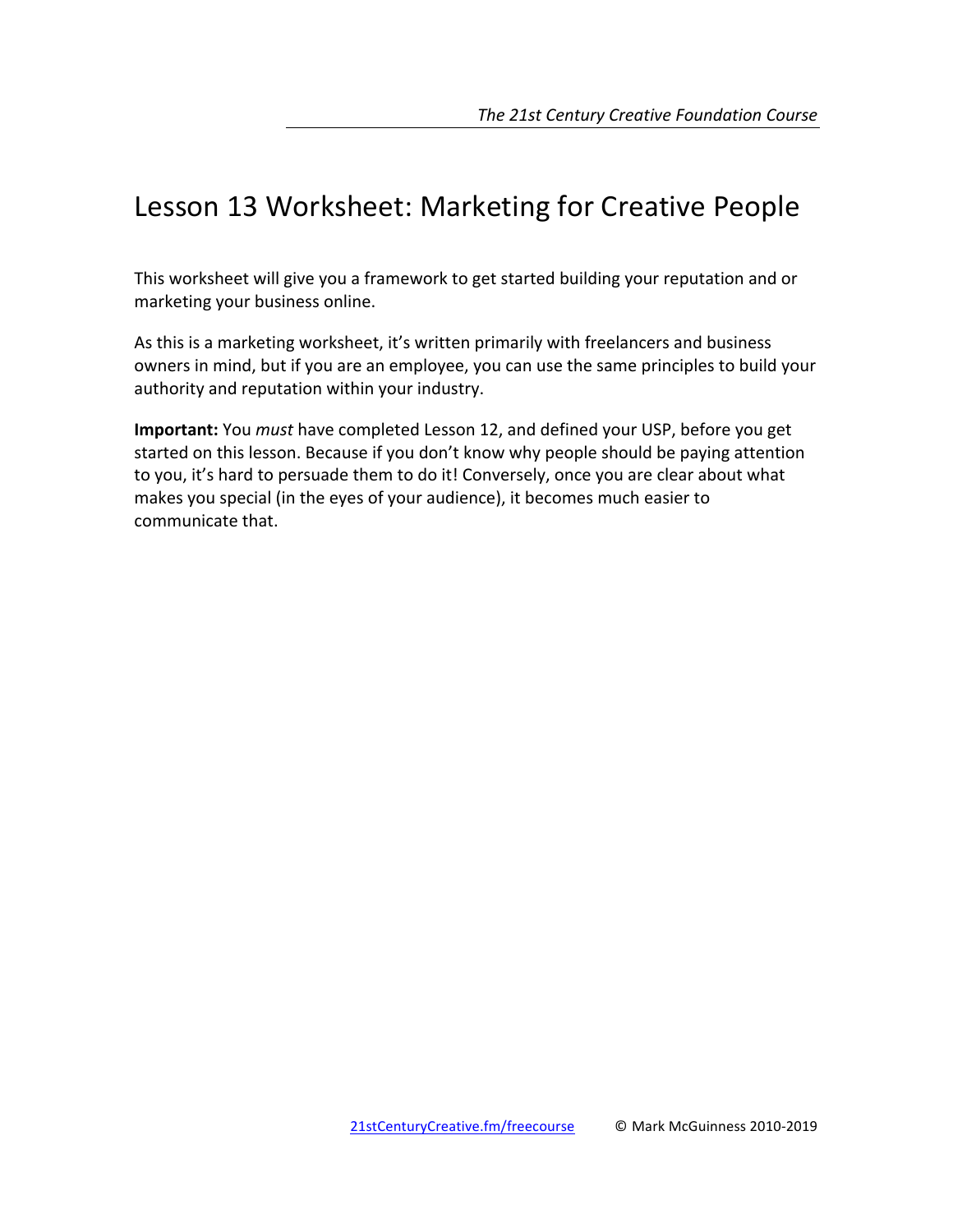# **1. Publish**

## *(a) Get good at writing headlines*

You don't need to be a genius copywriter to succeed online -- but you do need to understand the importance of headlines, and write a good headline for every single piece of content you produce. And by 'good', I mean a headline that will tell readers (a) what the content is about, and (b) why they should stop what they are doing and pay attention to it *right now*.

You have to imagine that your headline is just one of scores of others, in a list your audience is scrolling through -- e.g. in their email inbox, on Twitter or Facebook. So you have to find a way to stand out from the crowd.

It doesn't matter how good your article, video, album or whatever else, no one will experience it if you don't grab their attention first. That's the headline's job: to grab someone's attention, so that they read the first line of your article, or press 'play' on your video or sound file.

Brian Clark has written a superb free guide to writing magnetic headlines. http://www.copyblogger.com/magnetic-headlines/

Read through it and practice using the formulas. If you're anything like me when I first read the series, you'll probably objects that a lot of the headline examples seem cheesy and formulaic. You might be tempted to write more 'creative' or intriguing headlines. Don't. This is a mistake. The headline templates are formulaic, but they or formulas that have been *proven* to work.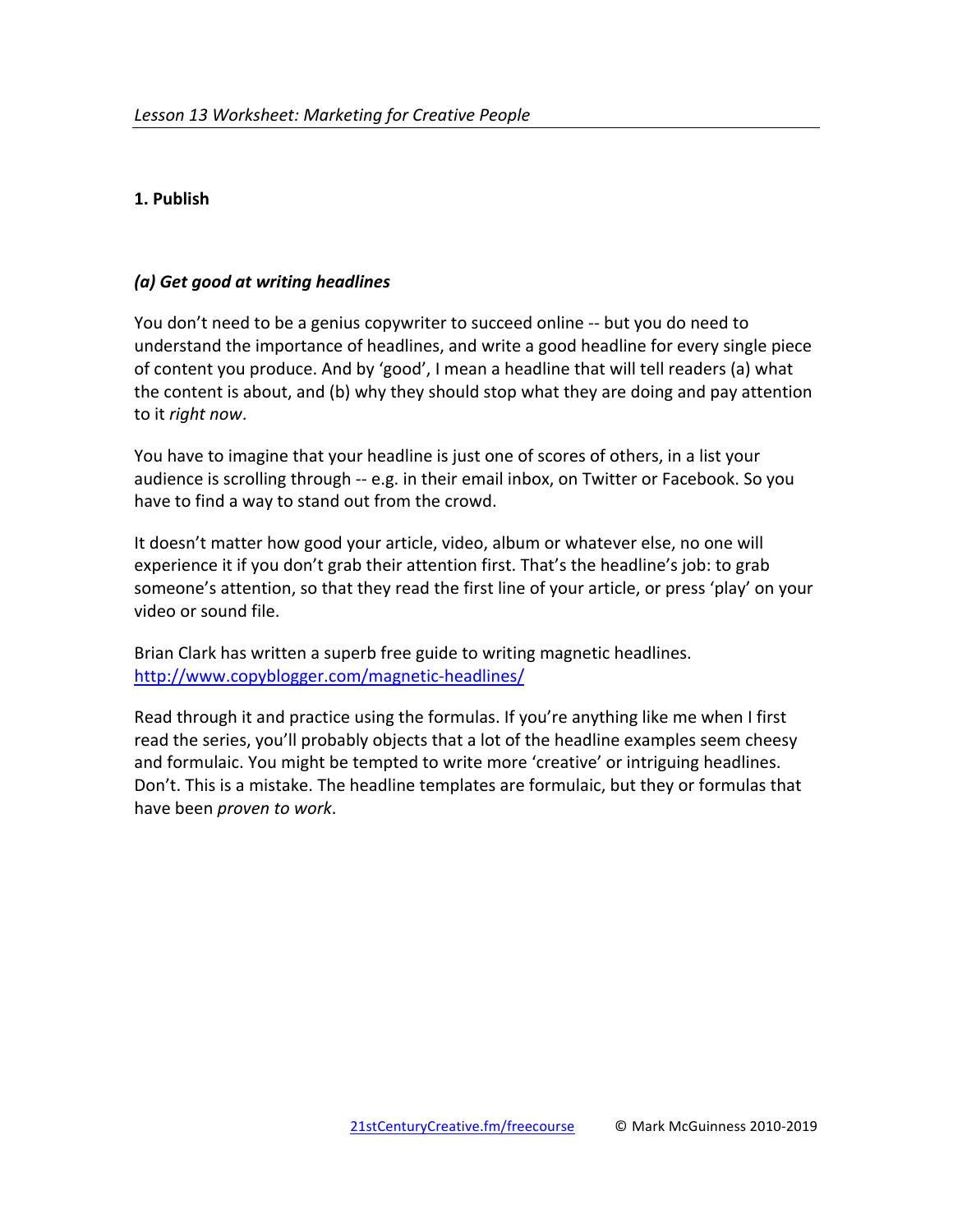## *(b) Should you start a blog?*

You've probably guessed by now that I'm an enthusiastic blogger. Blogging has worked very well to promote my business, so if you're prepared to put in the time and effort, it could be a great investment. But it does take a lot of time and effort, so think carefully before adding a blog to your business site.

You might also want to consider other options. Here are three of the main ones, with their pros and cons:

#### **Blog**

**Pros:** excellent for making you visible on the web, establishing your authority, attracting links and boosting your search engine rankings

**Cons:** - take a lot of time. Technical learning curve to begin with. If you stop, it looks as though you've given up or gone out of business.

#### **E-mail newsletter**

**Pros:** very good for reader engagement, and usually better than blogs for driving sales. Not so obvious if you don't write anything for a few weeks.

**Cons:** not as visible as a blog, and won't help your search engine rankings. If you don't have a prominent public profile, it can be hard to attract subscribers to your newsletter.

# **Podcast or video blog**

**Pros:** great for people who don't like writing, or come across better 'live', or who have audiences who don't like to read. If you're a musician or stage performer, some element of audio or video is essential.

**Cons:** search engines don't (yet) search audio and video, so you'll need good headlines, text descriptions and transcripts. Some people are too busy to watch a video or listen to audio, and prefer to scan text quickly.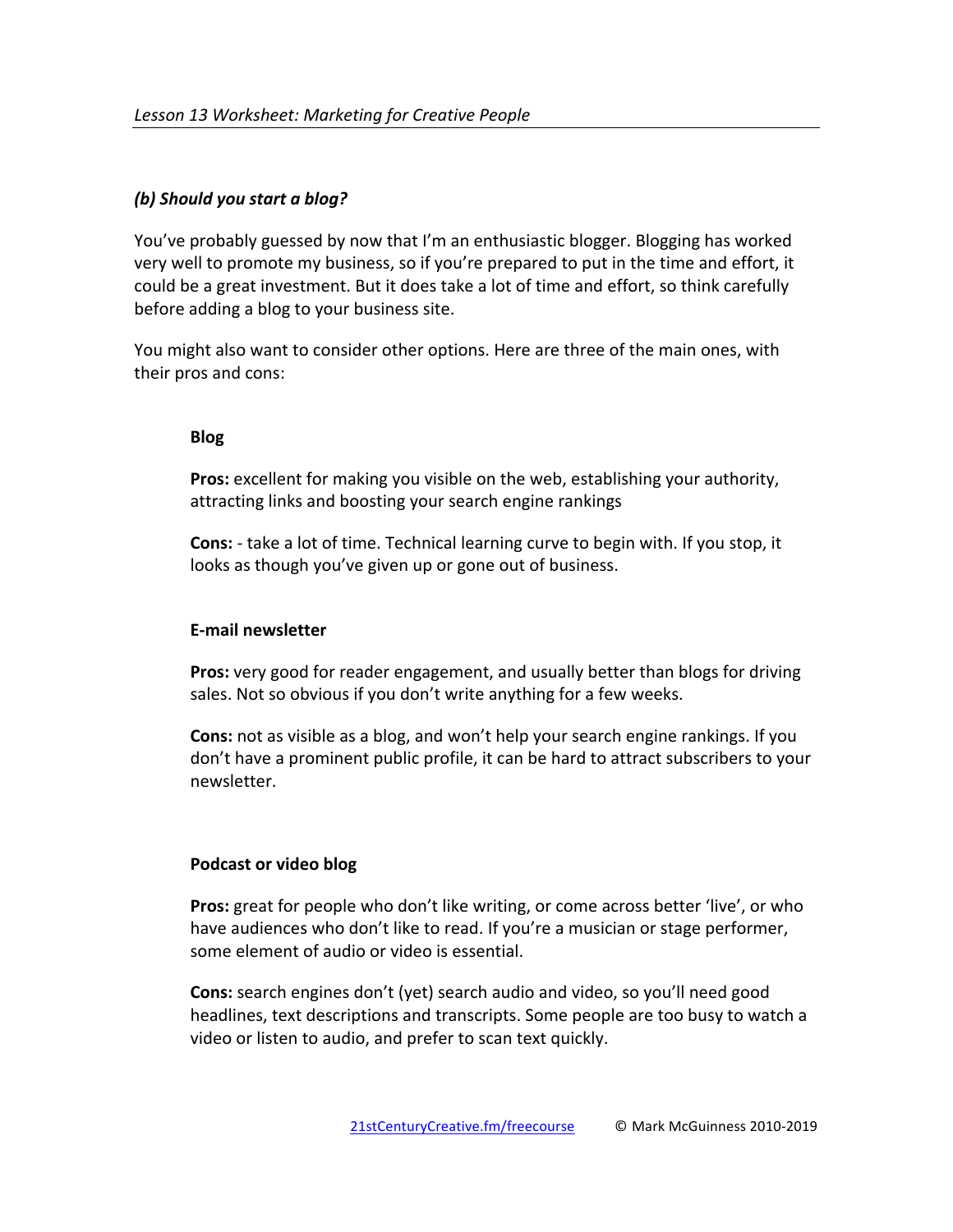## *(c)* If you decide to start a blog...

Make sure you use WordPress (from www.WordPress.org), and install it on your own website. This is technically harder than using a free service such as blogger.com or WordPress.com - but it's critical that (a) you host your blog on your own domain, and gain all the benefits of incoming links, search engine rank etc, and (b) you have complete control over the site.

Blogging is a huge subject, which you can't cover here, but if you want to do it well, read Darren Rowse and Chris Garret's book *Problogger*. You should also be reading the following blogs:

www.copyblogger.com

www.problogger.net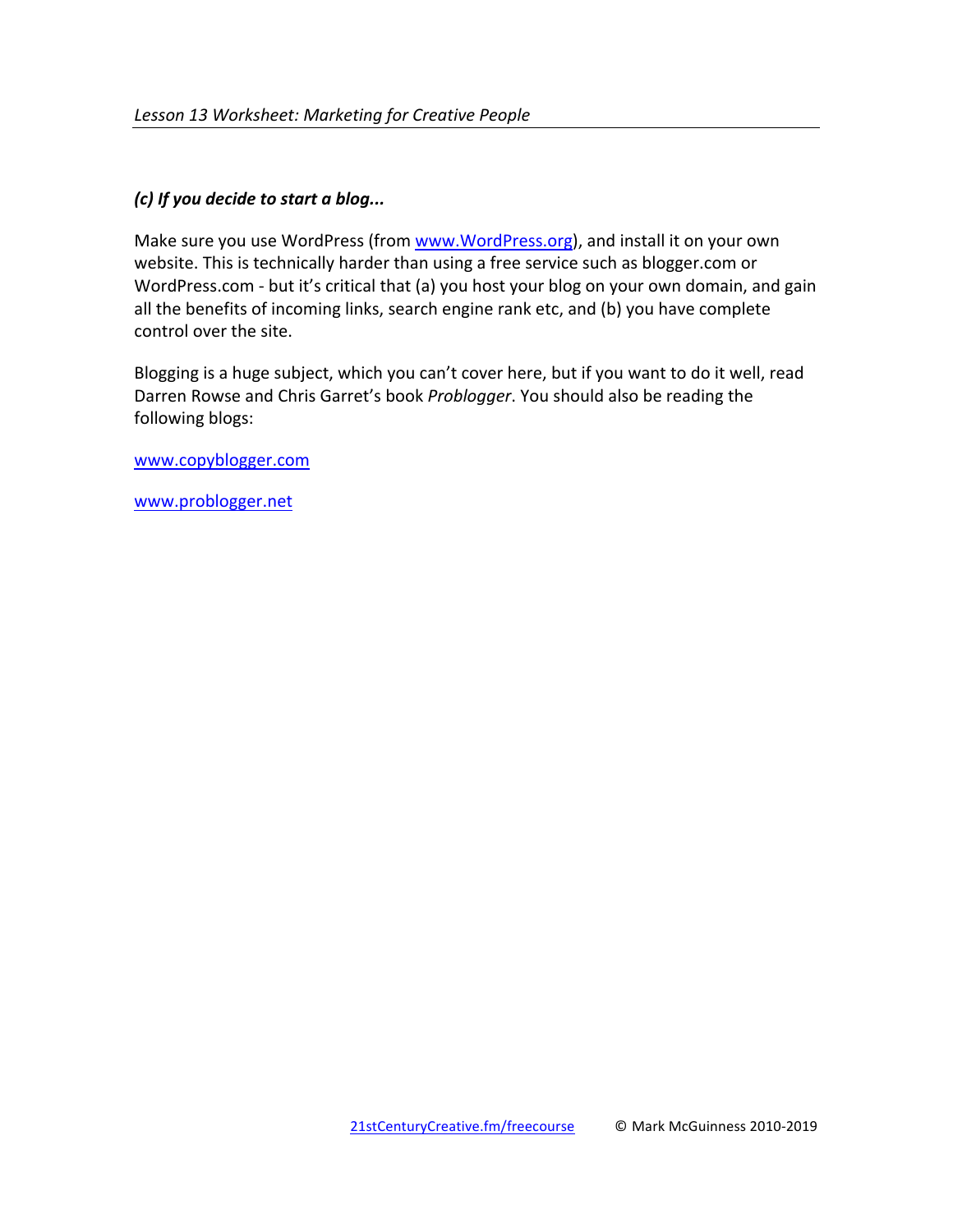## **2. Network**

You should already be familiar with online networking from lesson 11. In a marketing context, the main thing to realise is that social networks are designed for socialising rather than selling things, so they aren't the best place for sending out sales offers  $-$  at best, they will be less effective than sales messages on your website or to your email list. And at worst, they become annoying and a reason for people to unfollow or block you.

That's not to say you shouldn't mention your latest book launch or gig or workshop or whatever  $-$  just make sure you keep this kind of post to a minimum, and don't expect a huge direct response.

What is much more effective from a marketing viewpoint however, is sharing your work with your networks. Your friends and followers will typically be more receptive to a glimpse of your latest artwork, or a link to your latest article or video or podcast episode. So be sure to share your best content on your most important social networks. Sharing good work is a great way to contribute real value to your network and to be a visible and memorable presence in people's lives.

The more great work you share, the more of the right kind of people you will reach, and the more people are likely to check out your website to find out more about you and your work.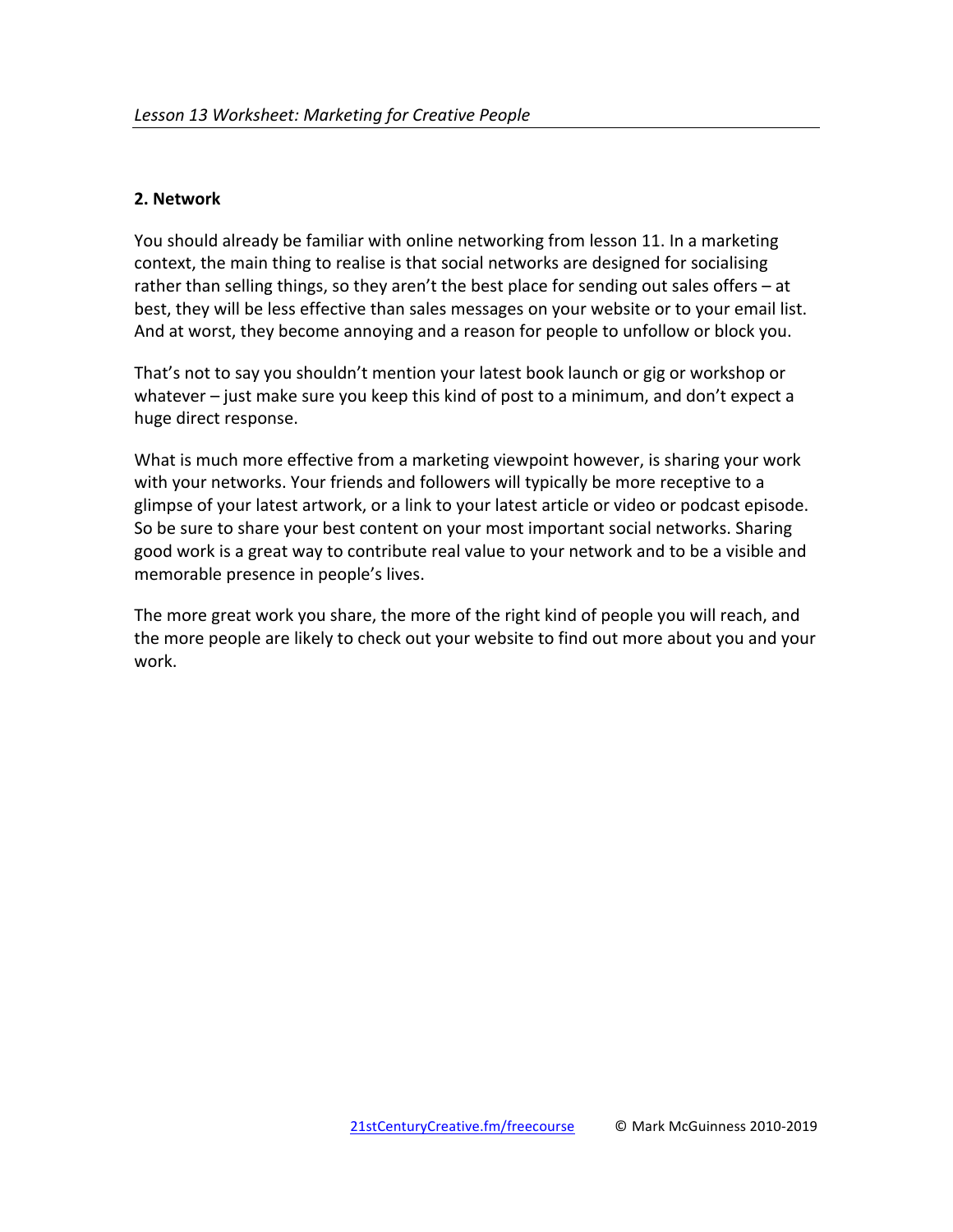## **3. Build lists**

#### *i. Setting up an e-mail list*

E-mail marketing is one of the most powerful forms of online marketing -- and consequently the one that is most often abused. If you want to succeed as a marketer, **you should never, ever had someone to your e-mail list without permission.** 

I know it's tempting, and 'everyone' seems to do it, but that doesn't mean it's right -- or effective. In the UK, we have a Data Protection Act which means you could be breaking the law if you do this. And the European Union's GDPR legislation means you need to be very careful about gaining permission to contact people before sending them marketing communications.

And legal pitfalls aside, you can hurt yourself in two ways by adding people without their permission:

- i. You damage your reputation with that person. Every time someone adds meat to a list without asking, they go down a little in my estimation. Even if I like them and would have been happy to receive their e-mails. It doesn't hurt to ask.
- ii. If someone is annoyed by receiving unsolicited e-mail from you, they may just delete it. But if they are really annoyed, they could report you as a spammer (many e-mail systems have a 'report spam' button). If too many people report you as a spammer, you could end up on an e-mail blacklist, which means any e-mails sent from your e-mail address are likely to be caught in spam filters. Not what you want!

So resist the temptation to add people to your list because you 'think they'd like it'. Instead, send them an invitation to subscribe to your e-mail list, by signing up via a form on your website, and *give them a good reason to subscribe* (see below).

And every single e-mail you send out should include a link for people to unsubscribe from your list quickly and easily, no questions asked.

The easiest and safest way to manage an e-mail list, especially when it grows to several hundred names, is to use a professional e-mail marketing service. I use Aweber.com and MailChimp.com, both of which have excellent reputations for getting e-mails delivered.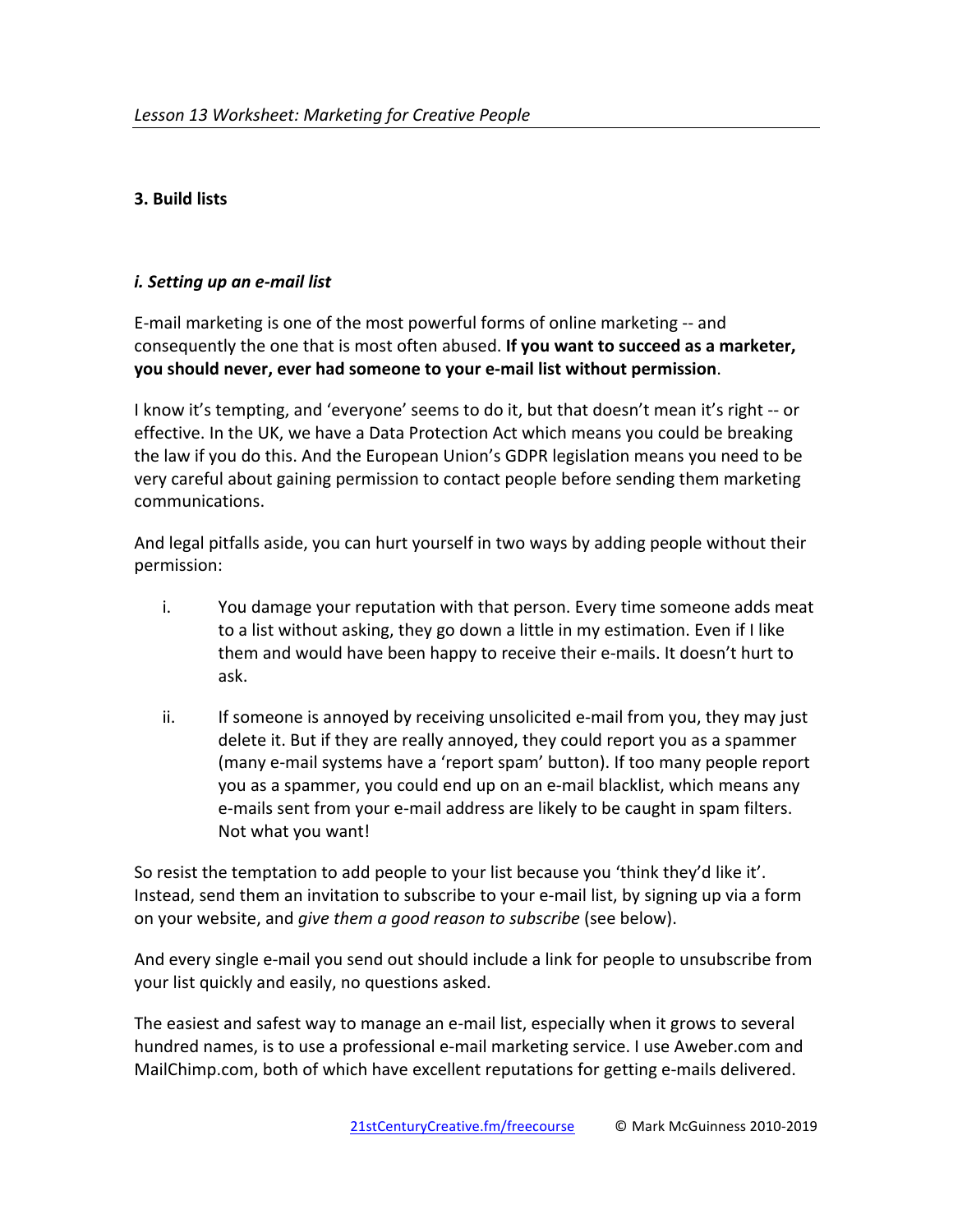#### *ii.* What kind of list should you build?

There are several types of e-mail marketing list:

- New products/services announcement
- Regular e-mail newsletter
- Autoresponder series where everyone who signs up receives a sequence of messages in the same order

Obviously, the bigger the incentive to subscribe, the more subscribers you will get. So you will get fewer subscribers to a new product announcement list than to a regular newsletter. 

If you don't have time to write a regular newsletter, then at the bare minimum you should have a signup form on your website for your announcements list. You may not get that many signups, but at least you'll know these are people interested in buying what you are selling.

Common incentives to subscribe include a free report or a series of free lessons. (You may have noticed that The  $21^{st}$  Century Creative works like this - the lessons are delivered via an autoresponder sequence powered by Aweber.)

Remember the principles of content marketing - very few people will be interested in just reading sales messages from you. If you deliver a lot of value via free educational or entertaining content, *before* you ask for the sale, you will attract more subscribers, who will be better disposed towards you, and more likely to buy when you make them an offer.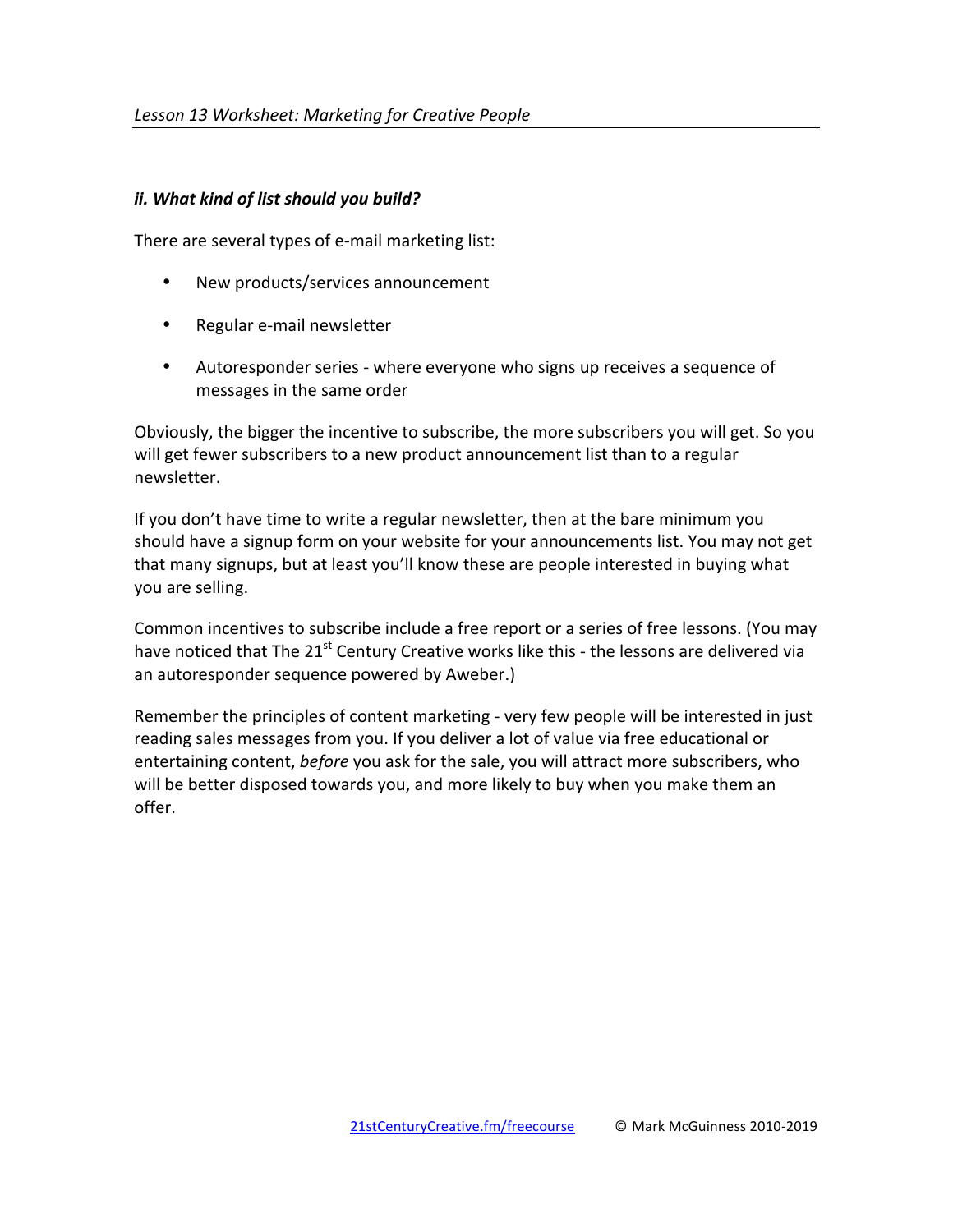## **4. Make offers**

Publishing, networking and listed building will help you build an audience of potential customers. But you still need to close the sale or your efforts will be for nothing. Remember Sonia Simone's distinction between 'asking for the sale' and 'making an offer', to keep you focused on delivering value to your clients and customers.

# *(a) Make your offer great!*

The most important thing about making an offer is that *you deliver a lot of value for the money you are asking* - over and above the solid value you should already have delivered via your free publications.

If you're not confident that you are delivering enough value, get some feedback from existing customers for people whose opinion you trust. If you think you're not there yet, then the best way to improve your offer is to *add more value*, not lower the price. So think hard about what you could build into it to make it more attractive.

#### *(b) Where and when to make the offer*

The most effective places to make an offer online are via dedicated sales pages on your website, and sending highly targeted messages to your e-mail list, or a combination of both, e.g. e-mailing your list inviting them to visit a sales page.

It's generally not so effective to make an offer on your blog or social networking platform, as people tend to see these as places to go to be entertained and socialise. It's fine to mix it in occasionally, as long as you're delivering plenty of value free. But if you make too many offers in these spaces, people will get annoyed and unsubscribe  $\ell$  start complaining.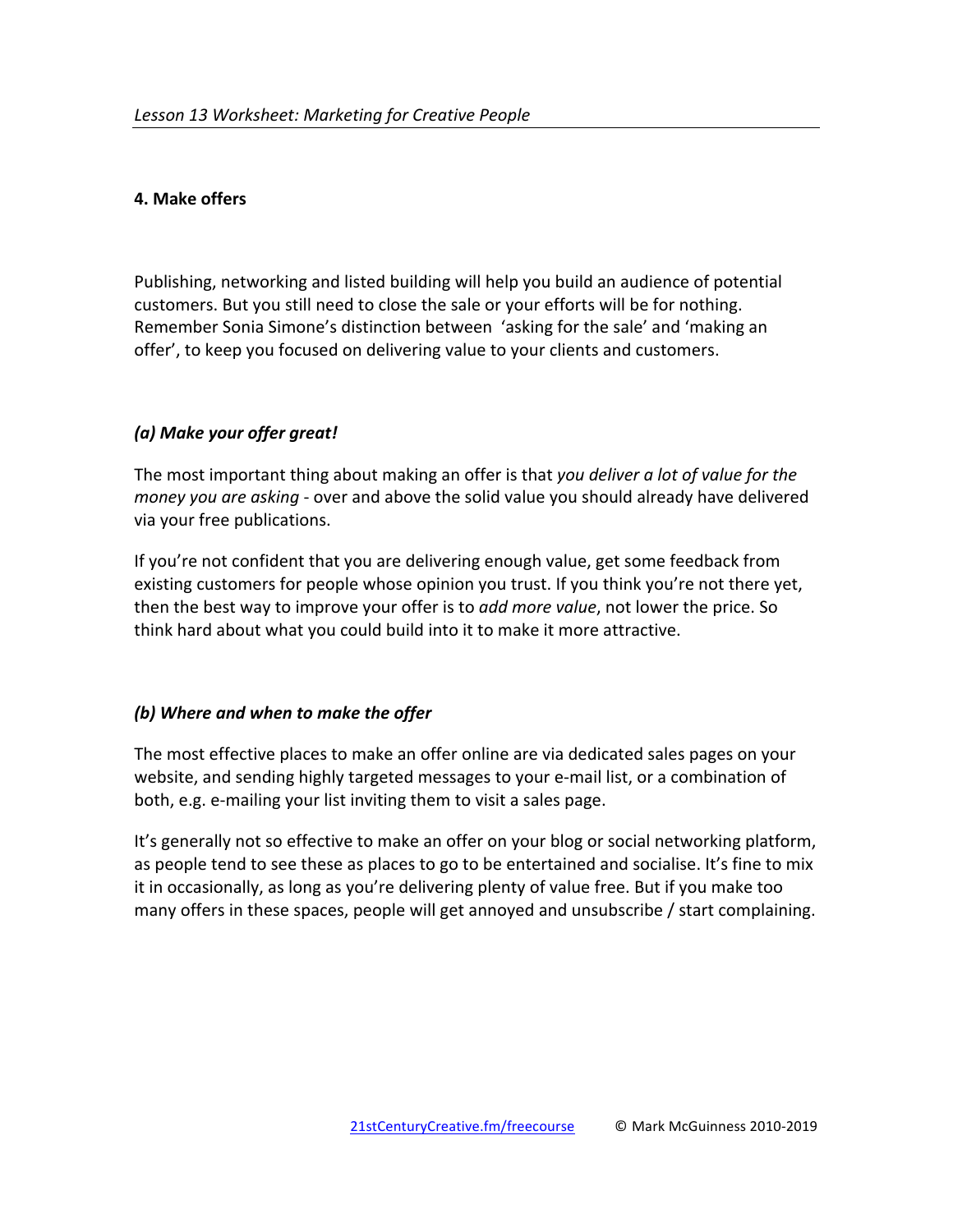# *(c) Copywriting*

When you make an offer, either in an e-mail or on a sales page, you need good sales copy to give yourself the best chance of success. If you have a really great offer, you don't need to be the best copywriter in the world, but you do need a grasp of the fundamentals.

Sales copywriting is an art, and hundreds of books, articles and e-mails have been written on the subject. For a summary of the bare minimum you need to say, I find this outline, quoted by copywriter John Carlton, hard to beat:

- 1. Tell them what you've got.
- 2. Tell them what's in it for them.
- 3. Tell them what you want them to do.

For example: "If you want a website that will bring you customers from around the world without costing the earth, e-mail James@amazingwebsites.com for a free initial consultation."

Here are some articles to help you make make offers that will turn visitors into customers:

Does Your Customer Want What You've Got to Offer? by Sonia Simone http://www.copyblogger.com/copywriting-offers/

58 of the World's Greatest Offers by Brian Clark http://www.copyblogger.com/58-killeroffers/

How To Stop Being Afraid to Sell by Sonia Simone http://www.copyblogger.com/fear-ofselling/

Seven Copywriting Tips for a Well-Staffed Website by James Chartrand http://www.copyblogger.com/web-copywriting/

As well as making the offer, you need to answer the potential objections that will occur to prospects as they read your copy. Think about the conversations you have with customers in the real world. What kind of objections do they typically raise? What questions do they ask before buying? And most importantly, what do you say to them that answers the **objection and leads to a sale?** Make sure you include that in your sales page!